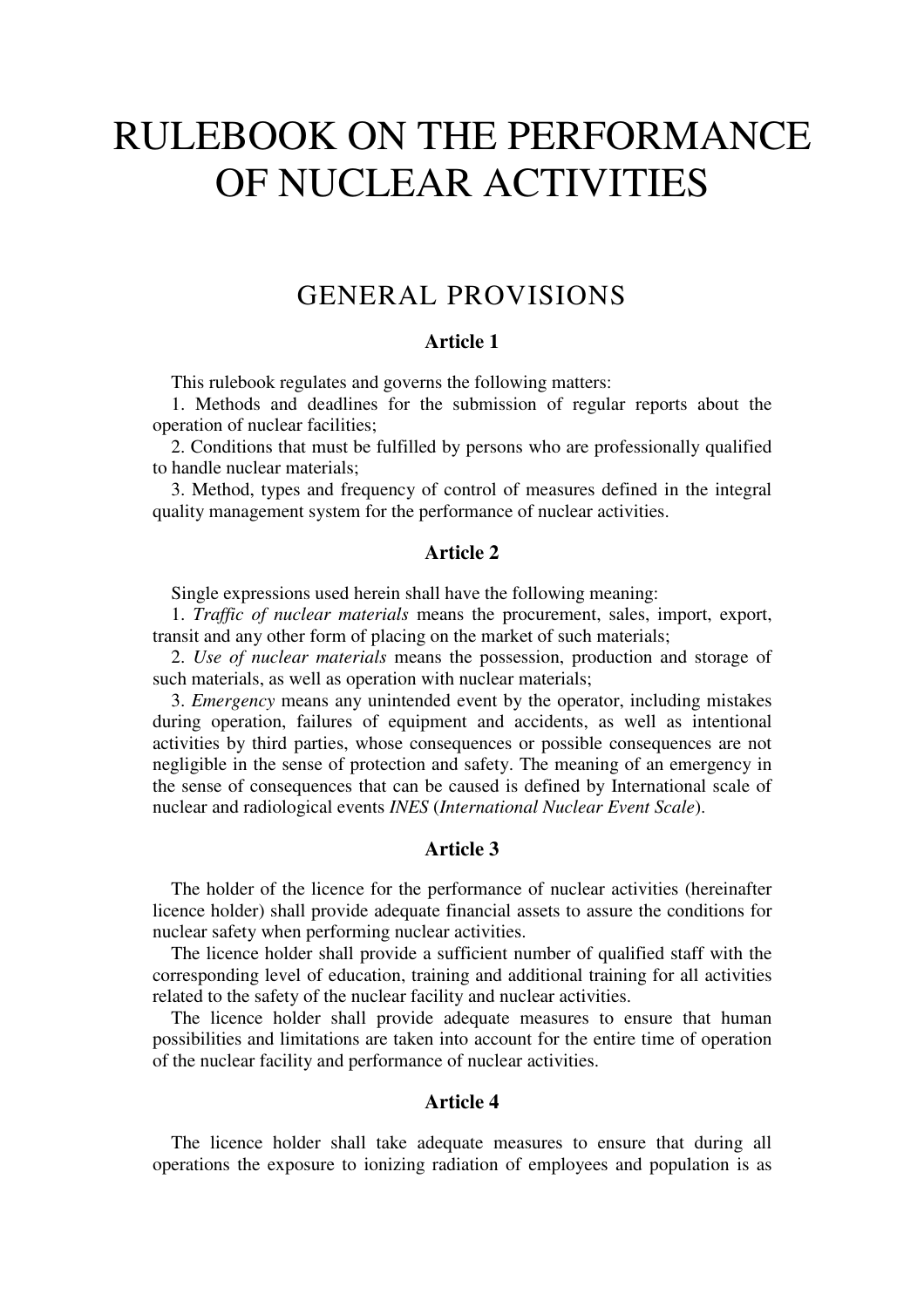low as it is objectively achievable, so that it does not come to exposure that will exceed the permitted limits.

# **Article 5**

The licence holder shall prepare Action Plan for the case of an emergency in the nuclear facility and during the performance of nuclear activities, which is the subject to periodical reviews and shall encompass all activities that must be executed in case of an emergency.

For new nuclear facilities, the plan referred to in paragraph 1 оf this Article must be prepared and tested before the beginning of operation and approved by the Serbian Radiation Protection and Nuclear Safety Agency (hereinafter: Аgency).

The licence holder must ensure that the population living in the surroundings of the nuclear facility is adequately informed about the activities and course of actions in case of an emergency in the nuclear facility.

### **Article 6**

The license holder shall ensure that the license to operate the nuclear facility is based on appropriate safety analyses and operating programmes which prove that the facility's construction is compliant with the design and safety requirements.

The licence holder shall ensure that the following criteria are met:

1. Limitations and conditions derived from safety analyses, checks and working experience must be defined and revised for the need to identify safety limits during operation;

2. The operation, maintenance, inspection and control of the nuclear facility must be performed in accordance with approved procedures;

3. Response procedures must be established for events for which it is assumed that they could occur during regular operation as well as in emergencies;

4. All and any emergency that is important for the safety must be reported to the Agency within the legally stipulated period of time;

5. The radioactive waste generated during the performance of nuclear activities is reduced to the minimum, both in respect of the activities, as well as in respect of the volume, and procedures necessary for the treatment and storage of spent fuel and radioactive waste obtained from nuclear activities and located at the location of the nuclear facility must take into account the requirements for conditioning and disposal.

The license holder shall provide the necessary engineering and technical support in all areas important for nuclear safety during the performance of nuclear activities.

The license holder shall prepare a Programme for gathering and analysis of operational experience and ensure that the results are available and that the derived conclusions can be used in the exchange of experiences with other license holders, the Agency and international bodies and organizations.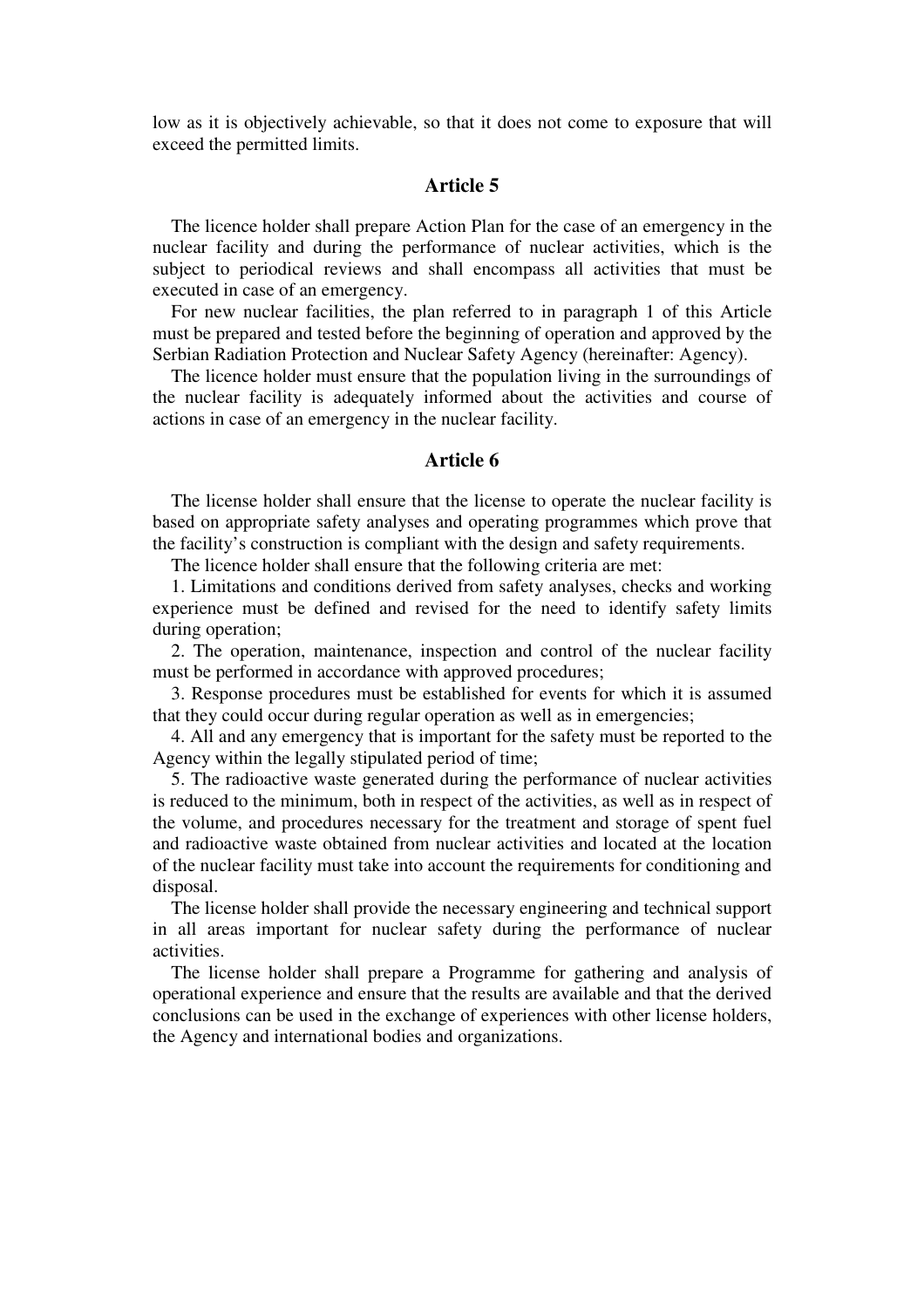# TRAFFIC AND USE OF NUCLEAR MATERIAL

#### **Article 7**

Only the holder of the licence for the performance of nuclear activities (hereinafter: licence holder) can engage in the traffic and use of nuclear material.

The licence holder shall obtain a permit from the Agency for individual traffic of nuclear material.

At the request of the licence holder, the Agency shall issue the decision on the use of nuclear material.

The licence holder shall provide control of the stipulated conditions for the traffic and use of nuclear material and shall in a general act regulate the execution of such control, in particular the following:

1. Method of control;

2. Plan of the dosimetric supervision;

3. Action plan in case of emergencies in the traffic of nuclear material.

### **Article 8**

The licence holder shall provide special storage and packaging for nuclear materials, which will assure the security of nuclear material, the protection of life and health of human beings and environmental protection.

Storage of nuclear materials, as well as their packaging, are constructed and maintained in accordance with the regulations and standards of the Republic of Serbia, technical regulations, recommendations and safety and security standards of the IAEA, as well as quality standards for products and services.

#### **Article 9**

The transport of nuclear materials is carried out in accordance with the regulations governing the transport of dangerous goods and international conventions and agreements on the transport of dangerous goods.

# CONDITIONS THAT MUST BE FULFILLED BY PERSONS WHO WORK WITH NUCLEAR MATERIALS

### **Article 10**

Nuclear materials on the market can be handled only by individuals who have at least completed secondary education in schools with electrical or mechanical engineering or chemistry orientation and two years of working experience, and are professionally trained for these tasks.

### **Article 11**

Persons whose positions include tasks and duties of managing the operating process in the nuclear facility must fulfil the following requirements: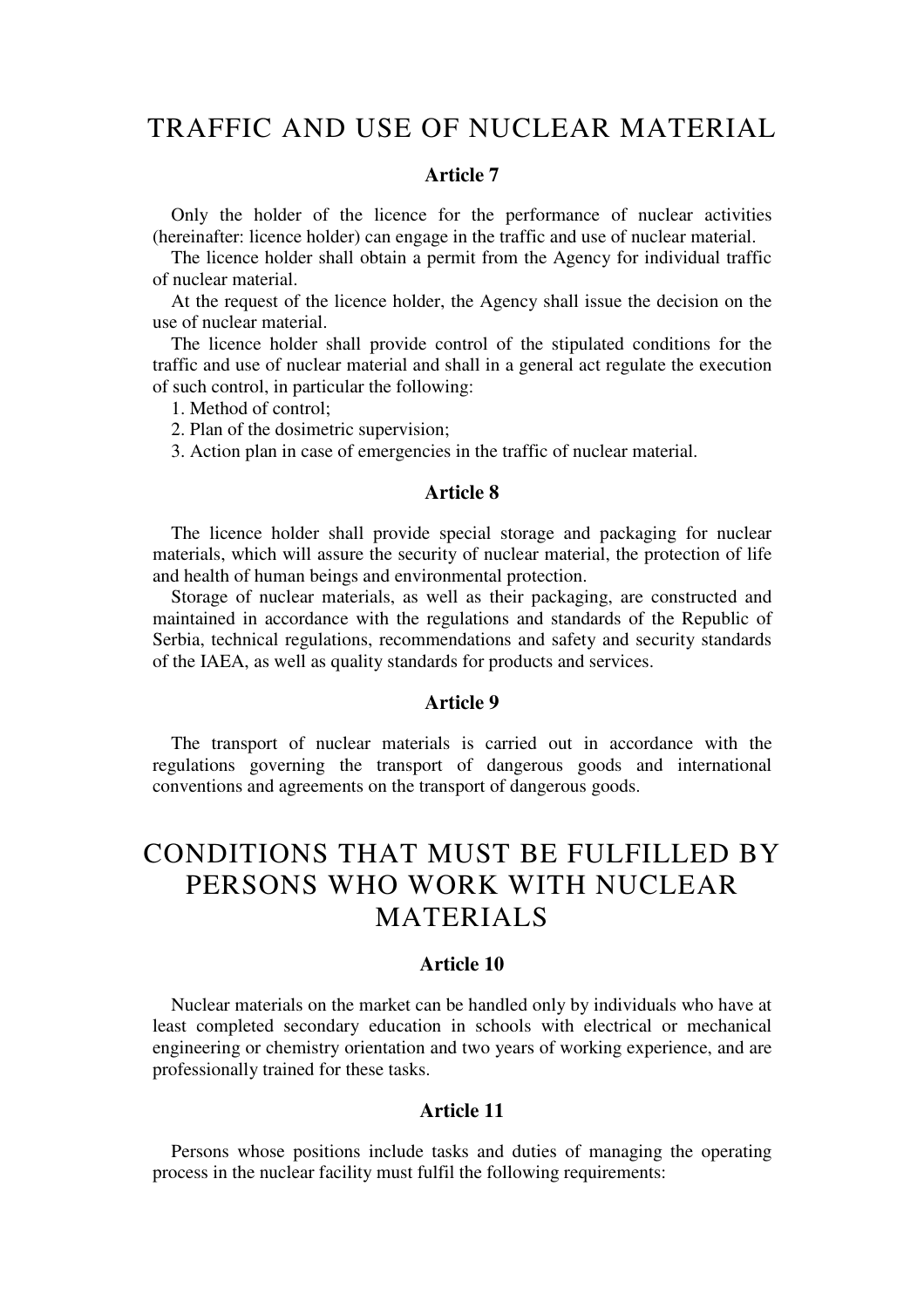1. for tasks and duties of managing the research nuclear reactor, a university degree with a major in technical or mathematical/natural sciences is needed, as well as eight years of working experience, whereof at least five years on tasks in the research nuclear reactor;

2. for tasks and duties of managing the maintenance of technological, mechanical and electrical systems of the research nuclear reactor, managing shifts in the facility and tasks and duties of the research nuclear reactor operator a university degree with a major in technical or mathematical/natural sciences is needed, as well as five years of working experience, whereof at least three on tasks and duties in the research nuclear reactor;

3. for tasks and duties of managing the RAW management facility and managing the maintenance of technological, mechanical and electrical systems in the RAW management facility a university degree with a major in technical or mathematical/natural sciences is needed, as well as five years of working experience, whereof at least three in the nuclear facility.

### **Article 12**

Persons who work in positions including tasks and duties of supervision of the operating process in the nuclear facility must fulfil the following conditions:

1. for tasks and duties of managing the radiation protection service in the nuclear facility a university degree with a major in technical or natural/mathematical sciences is needed, as well as five years of working experience, whereof at least three in the nuclear facility;

2. for tasks and duties of dosimetry in the nuclear facility employees must have secondary education degree from schools with electrical-technical, physical or chemical orientation and four years of working experience, whereof at least two in the nuclear facility.

### **Article 13**

Persons who work in positions of executants in the operating process in the nuclear facility (hereinafter executants) must have at least completed secondary education in schools with electrical and mechanical, traffic or chemical orientation and two years of working experience, whereof at least one in a nuclear facility.

#### **Article 14**

Employed persons who perform jobs referred to in Articles 10, 11, 12 and 13 herein (hereinafter: employees) must be psychically and physically fit to perform these tasks and duties in accordance with the regulations governing this field.

# PLAN AND PROGRAMME OF PROFESSIONAL **TRAINING**

### **Article 15**

The licence holder is responsible for the professional training of employees.

The professional training of employees is done in compliance with the Professional Training Programme.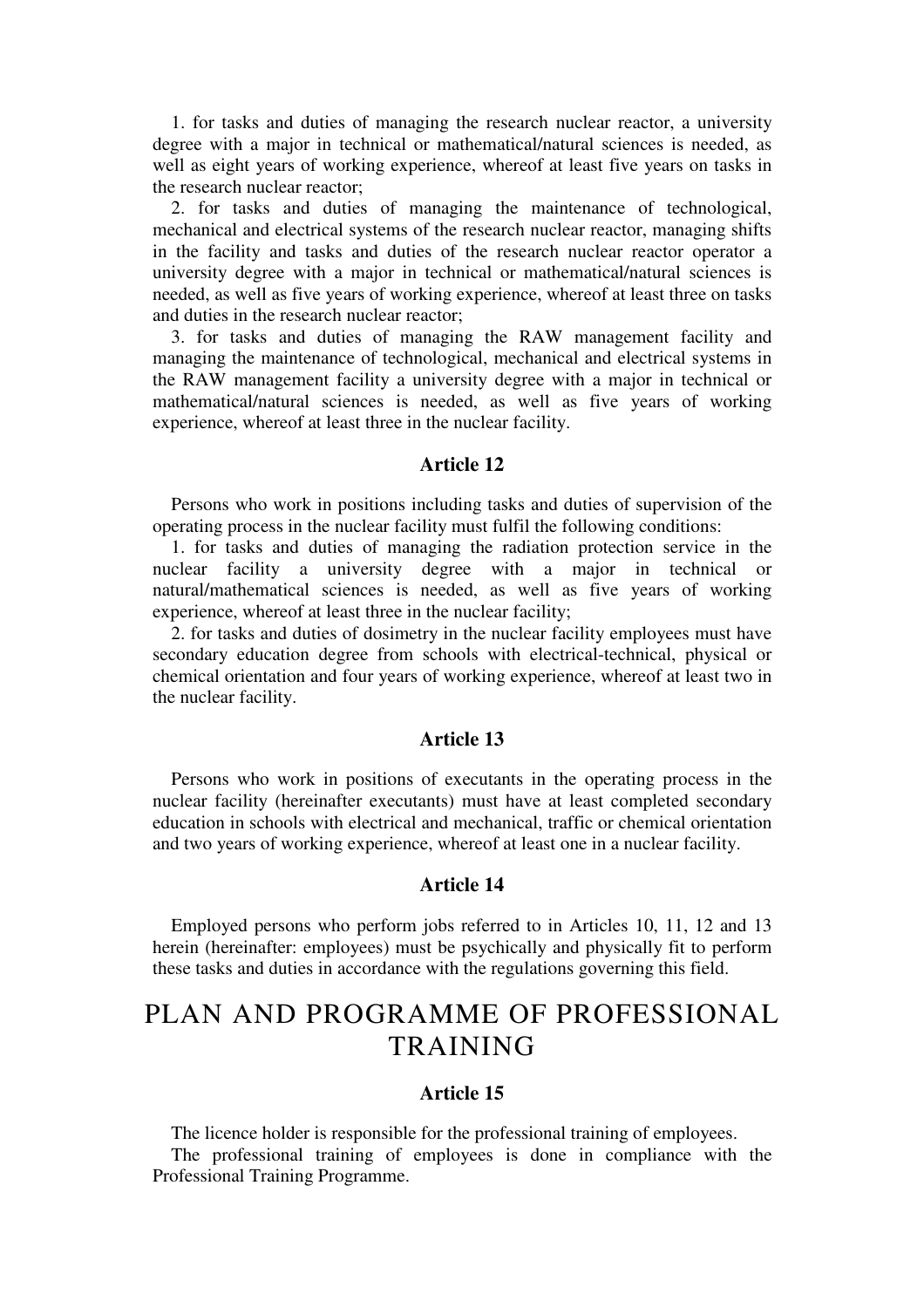The Programme referred to in paragraph 2 of this Article encompasses experience from one's own practice, advice and experience of technology suppliers, standards and recommendations of the IAEA and of other international organisations dealing with nuclear energy and nuclear safety.

The programme must be renewed at the latest every four years, and it is necessary to provide the compliance of the programme with all amendments to regulations and standards that refer to the operation and maintenance of the nuclear facility.

The professional training programme and its amendments must be approved by the Agency.

### **Article 16**

The Framework annual plan of professional training of employees is submitted by the licence holder to the Agency for consideration and adoption at least one month before the beginning of the calendar year. The framework annual plan of professional training must contain the following:

1. Number of employees for which professional training needs to be organised and the type of course;

2. Plan of courses per quarter.

Professional training of employees is done with basic courses and courses for knowledge renewal.

The licence holder shall provide basic courses to individuals who conclude an employment relationship for the first time for positions referred to in Articles 10, 11, 12 and 13 herein, whereby the basic course must be organised at the latest 3 months from the date when the employment relationship started.

### **Article 17**

Upon completion of the basic training course and course for the knowledge renewal the employees must pass a qualification test (hereinafter: test).

The assessment of the test results for every employee is done by a commission consisting of four members. Two members are proposed by the licence holder and two are representatives of the Agency.

The grades in the test are "passed" and "failed". The grade "passed" is obtained by an employee who had more than 80% correct answers in the professional qualification test.

For the employee who got the grade "failed" after a completed basic course the commission will determine a new test date. However, this date cannot be before the expiry of three months from the date of the unsuccessful professional qualification check.

For the employee who got the grade "failed" after the completed course for knowledge renewal the commission will determine a new test date. However, this date cannot be before the expiry of one month from the date of the unsuccessful professional qualification check.

The employee who failed the test after the completed basic course or course for knowledge renewal can only move, load, unload and store materials under the supervision of professionally qualified persons, provided that he was previously made familiar with the method of such work, with dangers and with protection measures.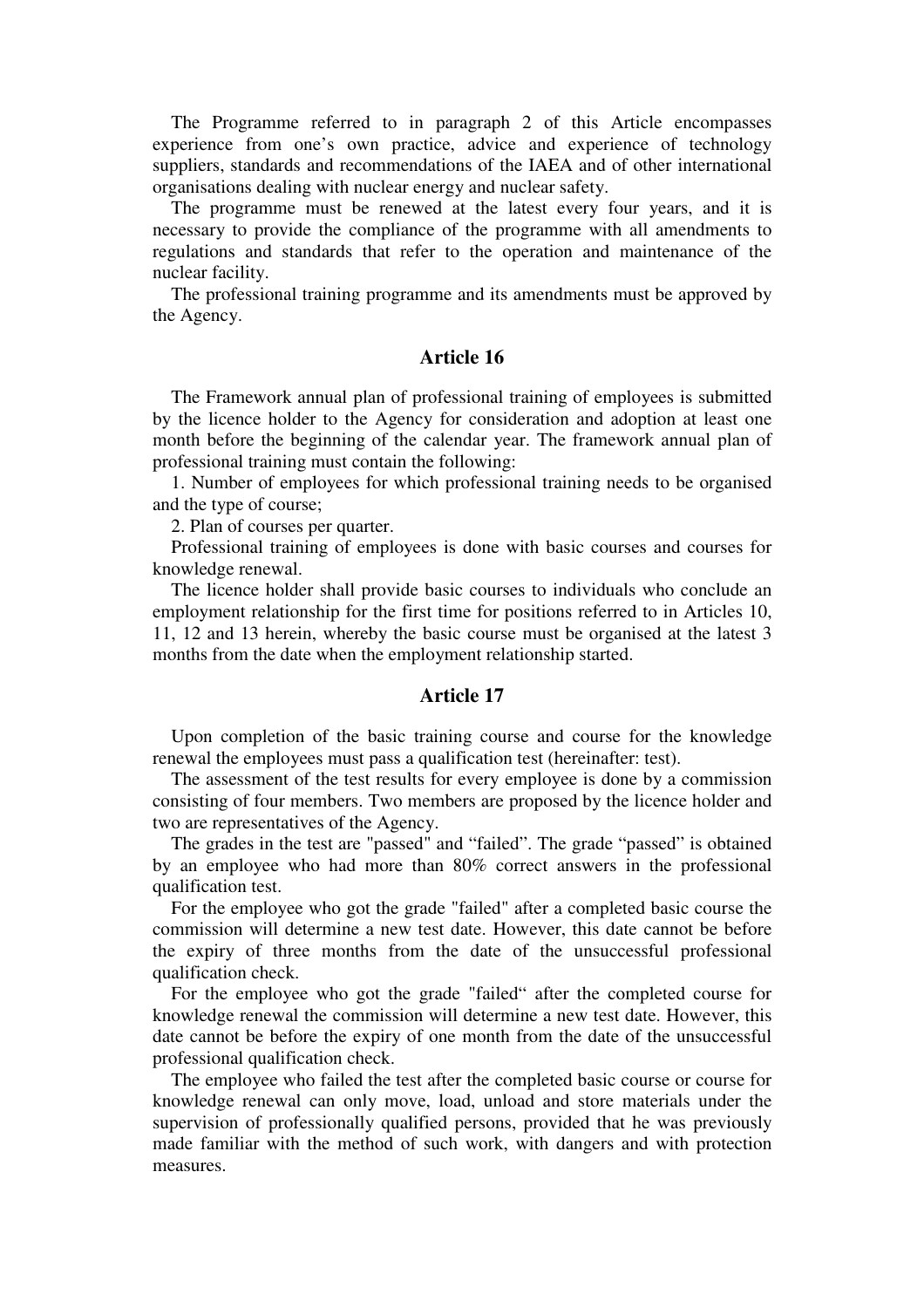# **Article 18**

The professional training programme for persons working with nuclear materials in traffic contains the following:

1. Basic principles of nuclear safety;

2. Instructions for normal operation and instructions for undertaking measures in emergencies;

3. Regulations for the protection from ionizing radiation.

#### **Article 19**

The pprofessional training programme for individuals who perform tasks and duties of managing the research nuclear reactor, managing the shift operating of the research nuclear reactor, managing the radiation protection service in the research nuclear reactor contains the following:

1. IAEA Safety Standards for the management of the research nuclear reactor;

2. Basics of the nuclear reactors' theory;

3. Basics of the nuclear reactors' technology;

4. Management of the nuclear reactor;

5. Procedures for handling the nuclear fuel of the reactor;

6. Procedures for RAW management;

7. Basics of the radiological risk assessment theory;

8. Instructions for procedures, working conditions and limits in normal procedure;

9. Action plan in case of accidents and in case of natural, nuclear and other large accidents, as well as in the case of war;

10. Integral system for quality management.

The professional training programme for persons who will perform tasks and duties of managing the maintenance of technological, mechanical and electrical systems of the research nuclear reactor, tasks and duties of operator of the research nuclear reactor and executant in the operating process contains:

1. Principles of the nuclear reactor functioning;

2. Basic principles of nuclear safety;

3. Instruments and management systems;

4. Components of the technological, mechanical and electrical systems of the nuclear reactor;

5. Instructions for normal operation and for taking measures in emergencies;

6. Procedures and regulations for the protection against ionizing radiation;

7. RAW management procedures;

8. Integral system for quality management.

The programmes referred to in paragraph 1 and 2 in this Article contain also practical training in the research nuclear reactor or its simulator.

#### **Article 20**

The professional training programme for persons who are to manage facilities for RAW management, manage the maintenance of technological, mechanical and electrical systems in facilities for RAW management, manage the radiation protection service in RAW management facilities and executants in the operating process in RAW management facilities shall contain: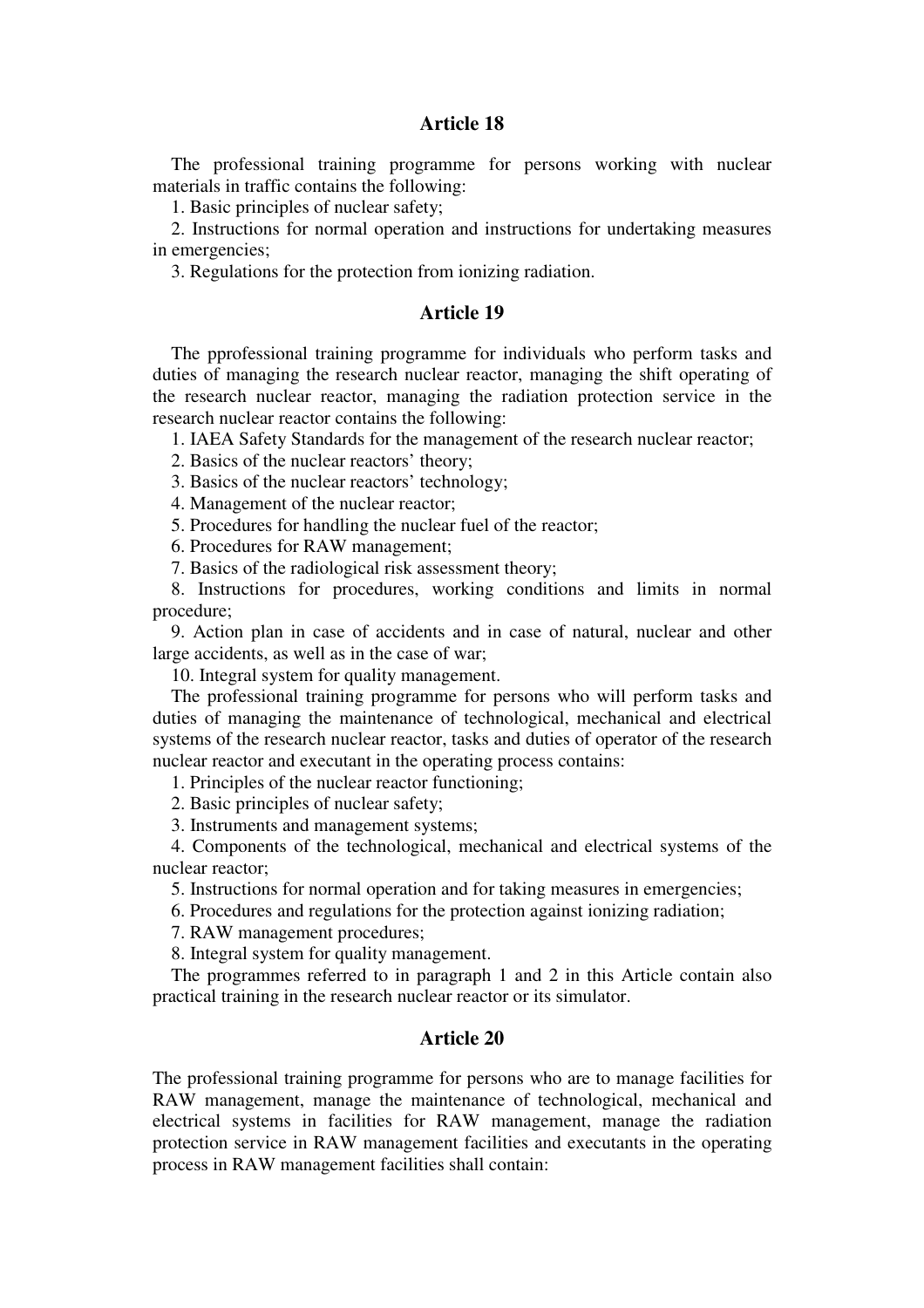1. IAEA standards for RAW management;

2. RAW treatment procedures;

3. Designed properties of the facility and its characteristics in the function of time during the use and after closure;

4. Instruments and supervision methods;

5. Instructions for normal operation and for actions in the case of accidental situations;

6. Procedures and regulations for radiation protection;

7. Procedures and regulations for radiological and nuclear safety;

8. Instructions in case of emergencies;

9. Integral system for quality management.

### **Article 21**

The licence holder shall provide a periodic renewal of knowledge for persons performing tasks and duties referred to in Articles 10, 11, 12 and 13 herein once a year.

### **Article 22**

The licence holder shall keep records of the professional training of employees. The records shall contain the following data:

1. Name and surname;

2. Unique master number of the citizen;

3. Date and place of birth;

4. Level of education and profession;

5. Date of start of employment in positions referred to in Articles 10, 11, 12 and 13 herein;

6. Date of completion, number of the diploma certificate and institution that issued the Diploma on additional training for the implementation of radiation protection measures;

7. Date of completion of the basic course, date when the test was done and grade obtained;

8. Date of completion of every subsequent course for knowledge renewal, date of test and grade obtained.

The licence holder shall submit the data about his employees to the Agency at the latest 15 days from the date when the change occurred. A change shall mean the following:

1. Conclusion of an employment relationship for positions referred to in Articles 10, 11, 12 and 13 herein;

2. Cessation of the employment relationship for positions referred to in Articles 10, 11, 12 and 13 herein;

3. Ban to perform tasks and duties relevant for nuclear safety and security.

# ASSESSMENT OF THE NUCLEAR FACILITY'S **SAFETY**

# **Article 23**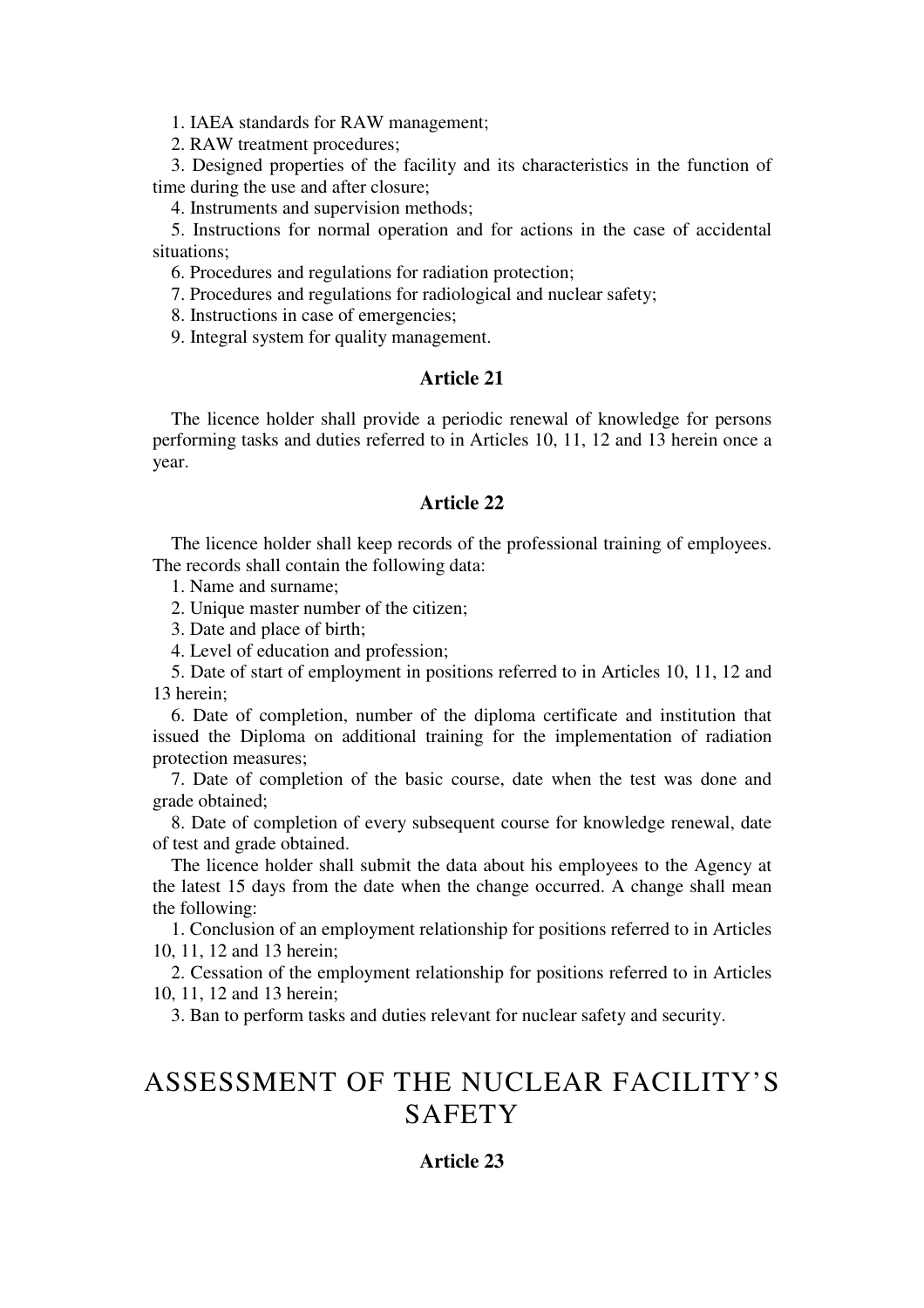The nuclear facility has an acceptable level of safety, if it fulfils the following criteria:

1. Level of exposure to ionizing radiation of all persons in the facility, in all operating states of that facility is compliant with regulations about the radiation protection;

2. Level of exposure to ionizing radiation of individuals in the surroundings of the nuclear facility, due to regular operating discharges of radioactive effluents from the nuclear facility, is less than  $1\%$  of the value of the stipulated dose limit for an individual from the population;

3. Designed nuclear safety measures ensure that the probability of occurrence of a serious damage to the reactor core in existing nuclear facilities with a reactor is less than 1Е-04 per year of operation of the nuclear facility;

4. In case of an emergency, with the probability of occurring once in the lifetime of the nuclear facility, the maximum dose for an individual is less than 5 mSv for the entire body and less than 30 mSv for the thyroid gland, аnd the collective dose is less than 1Е-02 per man Sv, whereby the minimum dose value to which integration is performed is 0.05 mSv;

5. In case of an emergency, with the probability of occurring less than 1Е-04 per year of operation of the nuclear facility, the maximum dose for an individual from the population is less than 0.25 Sv for the whole body and less than 2.5 Sv for the thyroid gland, аnd the collective dose is less than 1Е-04 per man Sv, whereby the minimum value of dose up to which integration is done is 5 mSv.

The fulfilment of the criteria referred to in paragraph 1 in this Article is assessed based on the report on nuclear safety and other stipulated documentation, in accordance with IAEA standards.

# INTEGRATED QUALITY MANAGEMENT SYSTEM

#### **Article 24**

The methodology for the development of quality assurance programmes for nuclear facilities is provided in Appendix 1 herein.

The Programme for the control of measures of the integrated quality management system may include one or more checks depending on the size, nature and complexity of the organization under review. These checks may have several objectives, and may include joint or combined tests.

Two or more organizations that perform the test can collaborate by performing joint tests as part of their testing programme.

The programme for the control of measures shall contain the following:

1. A series of internal checks encompassing the integrated quality management system in the entire organisation that performs nuclear activities, which are performed over the entire year;

2. Checks of potential suppliers of critical products (material and equipment for the construction and maintenance of the nuclear facility that must correspond in their quality to stipulated standards, technical norms, i.e. quality norms; the quality of services in the construction and maintenance of these facilities must also correspond to the stipulated norms), whereby the deadline for checks is 6 months before the mounting of such products;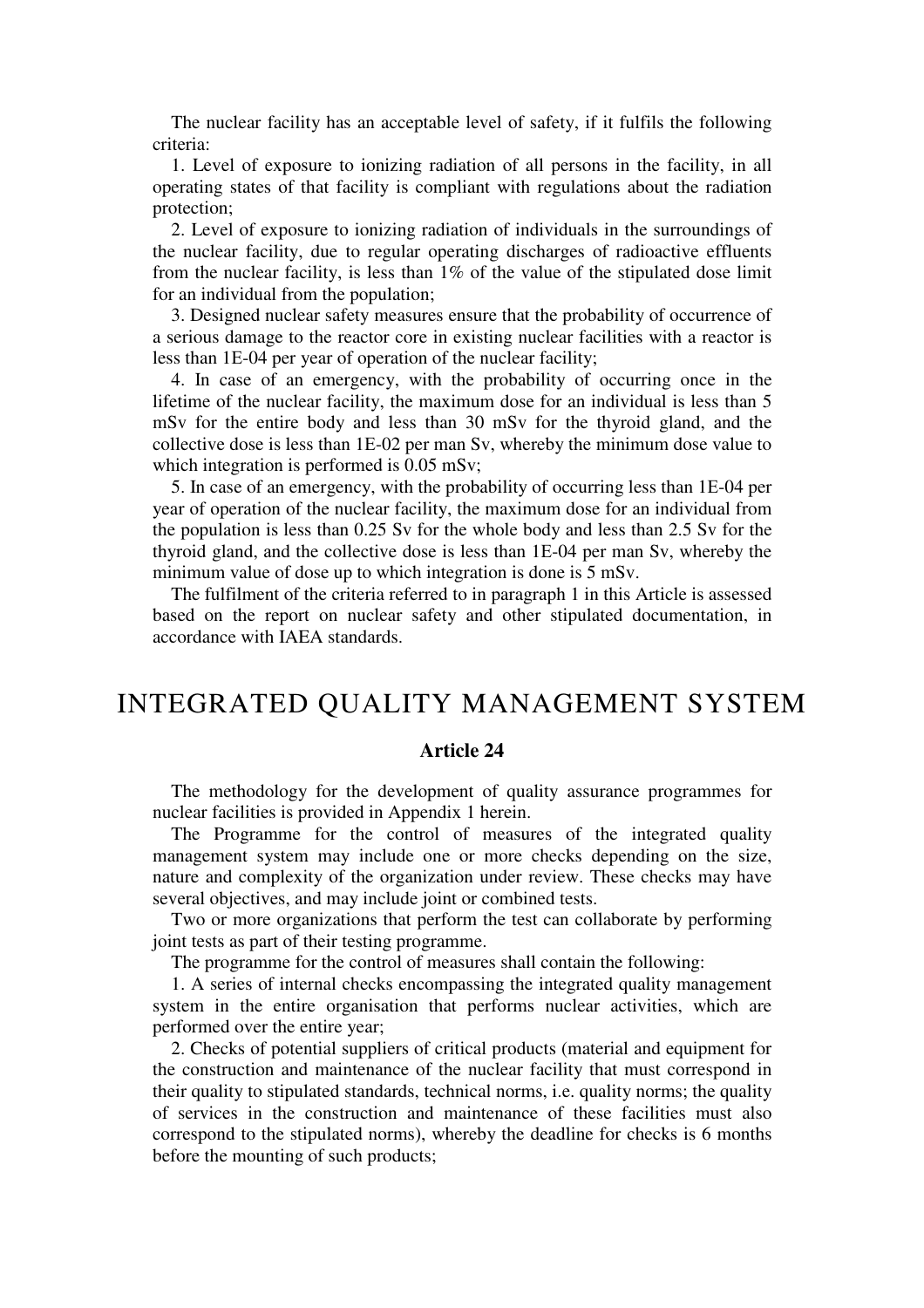3. Checks via a third party, implemented by the certification/registration body in order to certify/register and supervise the integrated system for quality management within the deadline foreseen in the agreement between the certification body and the orderer;

4. Extraordinary checks by the Agency and IAEA.

Records of the programme for the control of measures must be kept.

# REPORTS ON THE PERFORMANCE OF NUCLEAR ACTIVITIES

#### **Article 25**

The holder of the licence for the performance of nuclear activities shall submit a report on operations to the Agency once a year, by the  $1<sup>st</sup>$  March of the current year for the previous year.

The form and contents of the report referred to in the previous paragraph are defined in the safety report for the nuclear activity and approved with a licence by the Agency.

In case of violation of the operational conditions and limitations determined in the licence for the nuclear activity, or in case of an emergency the licence holder shall notify the Agency about the event without delay and shall submit an accident report to the Agency within 15 days from the event.

#### **Article 26**

The Agency may require from the licence holder to be notified of an emergency immediately and also to receive a report immediately.

The form and the contents of the report referred to in the previous paragraph are defined in the safety report.

The Agency may in extraordinary cases, when there is a doubt that there are deviations from the conditions defined in the licence, request a report from the licence holder about the conditions to which this doubt refers.

# TRANSITORY AND FINAL PROVISIONS

## **Article 27**

This rulebook shall enter into force on the eighth day from the date of its publishing in the "Official Gazette of the Republic of Serbia".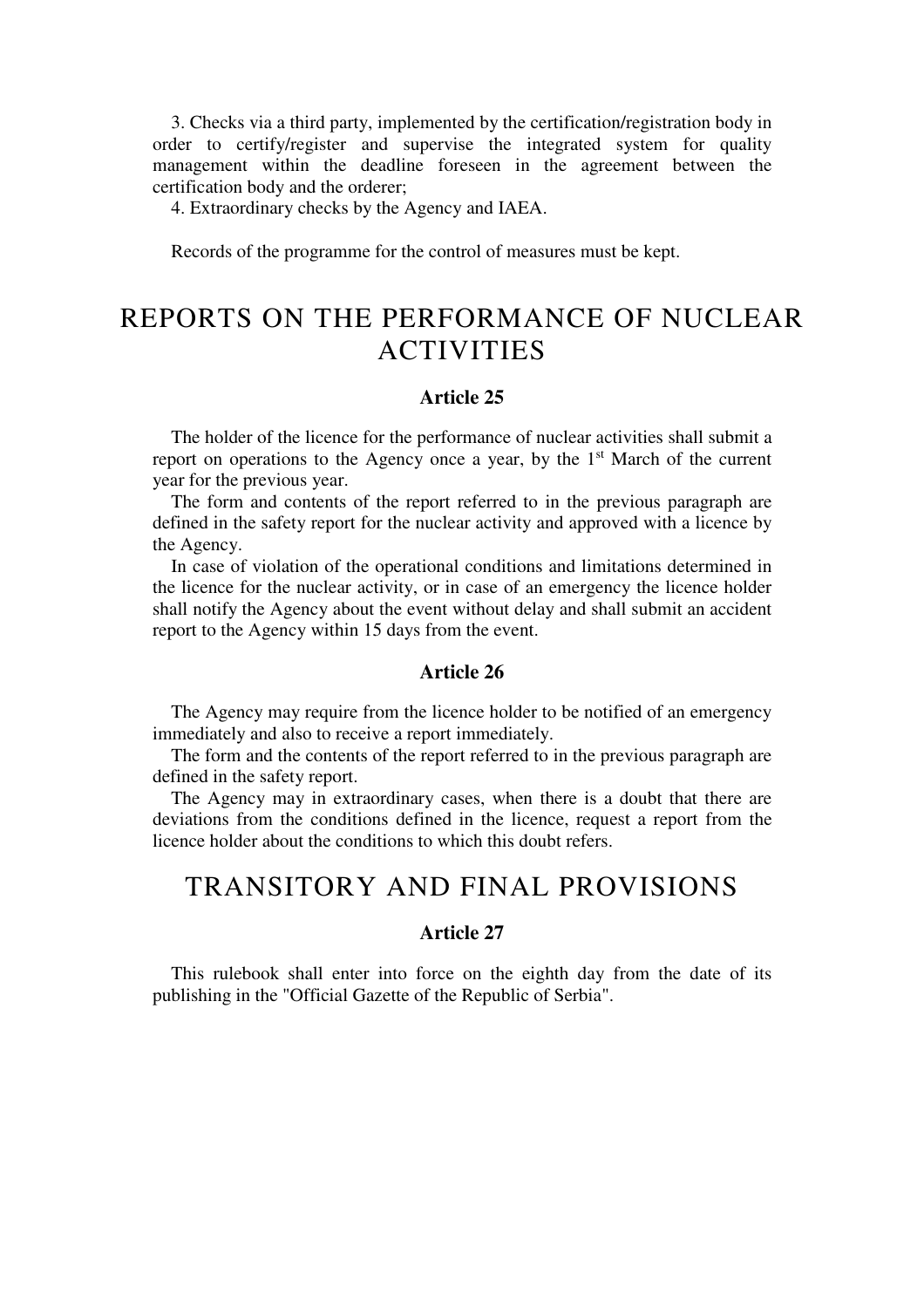# МЕТHОDOLOGY FOR THE DRAWING UP OF THE QUALITY ASSURANCE PROGRAMME FOR NUCLEAR FACILITIES

Purpose and scope of the methodology

This regulation determines the principles, objectives and method for the drawing up of the quality assurance programme and for its implementation during preparatory works, project design, production, construction, putting into operation and during the operation of the facility, of system and components that are of importance for the safety of the nuclear facility. The quality assurance programme is applied to all activities affecting the quality, such as: study and research works, project and design planning, construction, handling and transport, storage, cleaning, assembly, testing, putting into operation, operation, inspection, maintenance, modifications, change of fuel and permanent cessation of operation of the nuclear facility. The quality assurance programme must be applied by all participants in the construction and use of the nuclear facility: architects, suppliers, contractors, operators and other legal entities and physical persons who participate in activities that affect the quality.

The user of the nuclear facility is responsible for the whole nuclear facility, as well as for the definition and implementation of the quality assurance programme. The user of the nuclear facility may assign to other organisations the task of determining and implementing the complete or part of the quality assurance programme, but he remains responsible for the realisation of the entire programme.

### Quality assurance programme

The quality assurance programme is defined in accordance with the requirements defined in this regulation and is an integral part of the project of the nuclear facility. The programme must provide for the control of all activities that are related to the nuclear facility.

The quality assurance programme consists of the quality assurance plan and programme procedures that must be approved of accordingly. The plan defines the requirements, аnd the procedures and method to satisfy the requirements.

The management must provide for an efficient implementation of the quality assurance programme, compliant to time plans for the performance of activities related to the project, including here also the procurement of materials.

The programme must determine the organisational structure within which quality assurance activities are planned and implemented and also it must clearly designate the responsibilities and authorities of the staff and legal entities engaged in the project.

When determining the programme the technical aspects of the performed activities must be considered. The programme must contain items that ensure the identification and harmonization with technical regulations, standards, specifications and recognised practice.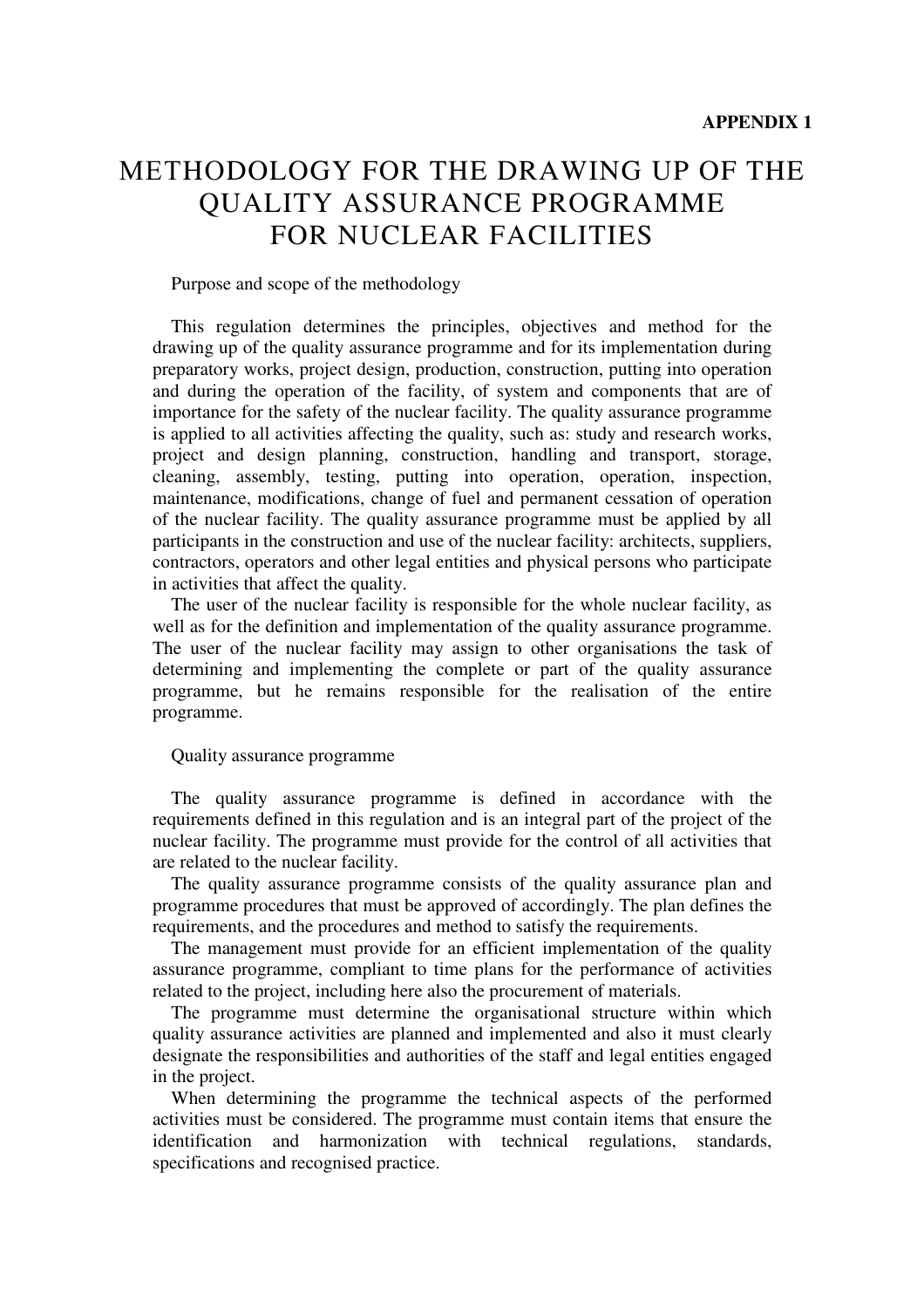Components, services and processes must be defined to which the quality assurance programme will be applied, but also adequate methods or degree of supervision and check for these components, services and processes. The programme must foresee the supervision and check of activities that influence the quality of components of services and processes, in the scope that is compliant with the level of importance of these activities for the safety of the nuclear facility.

The programme must also provide for the professional training of persons who perform activities that affect the quality.

In the programme the languages used in the documentation must be stated. Further, measures must be defined to ensure that the persons performing the quality assurance functions have good knowledge of the language in which the documentation is written. Translations of the documentation must be checked by competent persons. A verification of the translation's compliance with the original is necessary.

The programme must also ensure that activities affecting the quality are performed in accordance with written procedures, instructions and drawings. Instructions, procedures and drawings must encompass the adequate qualitative and quantitative acceptance criteria.

The procedures for the implementation of the quality assurance programme on planned and systemic basis for different stages of the project for the nuclear facility must be developed and documented by the legal person that is conducting these activities. The procedures must be checked and improved on a recurrent basis.

The management of the legal person responsible for the implementation of the programme must in certain intervals check the state and appropriateness of the parts of the programme for which it is responsible. Corrective actions must be taken within 30 days from the date when shortcomings in the programme were detected.

#### **Organisation**

A documented organisational structure must be established with clearly defined functional responsibilities, levels of responsibilities and lines for interior and exterior communications in relation to the management, guidance and execution of the quality assurance programme.

The organisational structure and divisions of tasks and duties must ensure the following:

1. Contractors must be responsible for their works, as well as for the achievement of the required quality;

2. The check of the harmonization of the required and achieved quality of works cannot be done by persons who are responsible for the execution of the works.

The authority and duties of legal entities and physical persons who are responsible for the implementation and check of the quality assurance programme, as well as for the implementation of other activities that influence the safety must be defined in writing. Physical persons and legal entities and organisations that implement tasks related to quality assurance must have sufficient authorities and organisational freedom to determine the problems and to initiate, propose or implement a solution. These physical persons, legal entities аnd organisations are competent for introducing supervising actions for the further processing, delivery or assembly of some component with shortcomings or component that does not satisfy the set criteria, until its adequacy is established.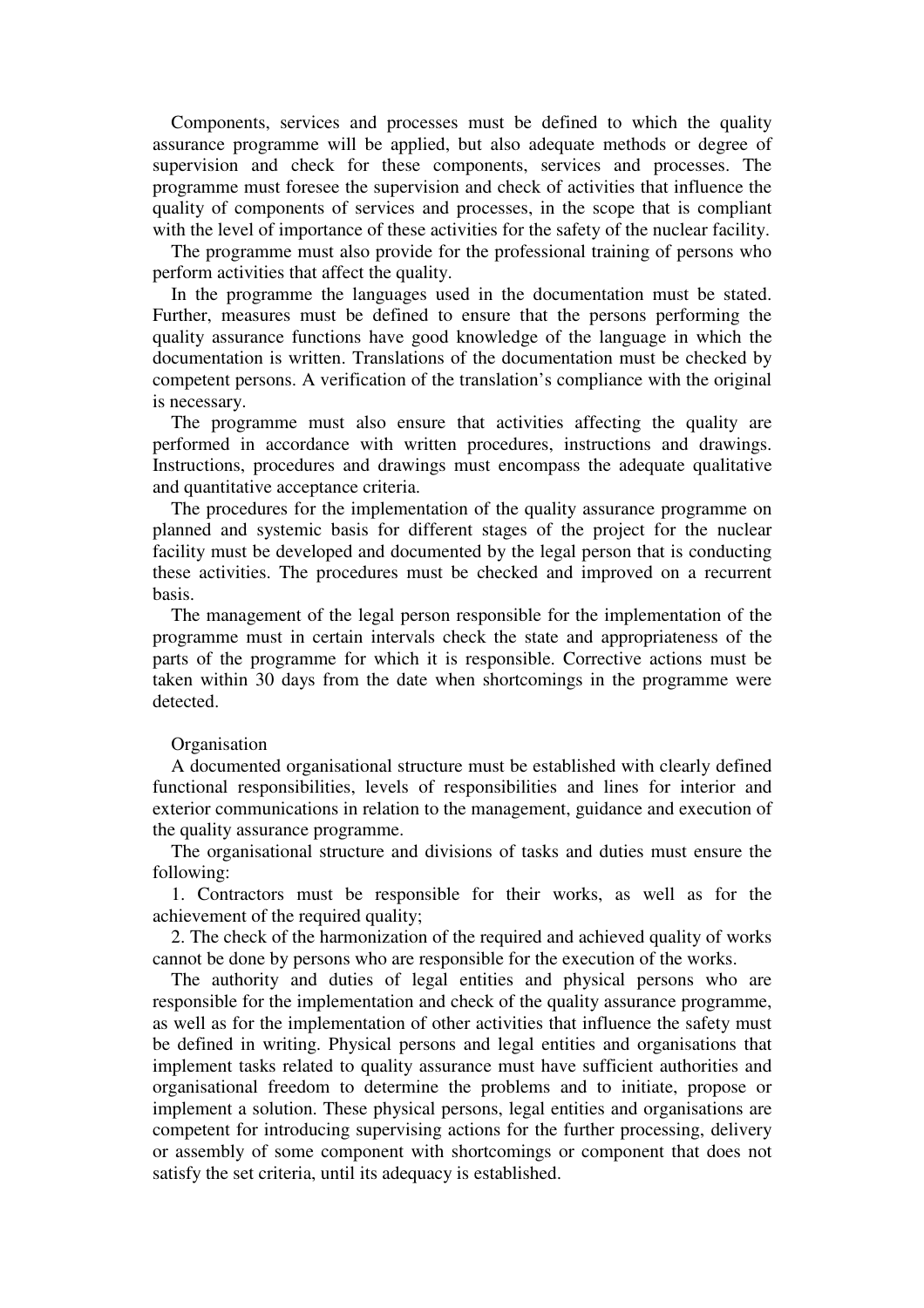Persons responsible for the efficient execution of any part of the quality assurance programme, regardless of the organisational structure, must have direct access to such levels of management that are needed for efficient quality assurance.

If there are contracts between several legal entities, the responsibility of each and every legal person must be clearly determined and the links and coordination between them must be secured with the help of corresponding measures. Communication must be established between the legal person and organisational groups that participate in activities that affect the quality. The transfer of basic information must be secured via corresponding documentation. The types of documents must be identified and a list for their distribution must be formed.

Plans must be drawn up for the selection and training of persons who carry out activities that influence the quality. Hereby, the plan of project activities must be respected in order to secure enough time for the selection, appointment and training of a necessary number of such persons.

Persons responsible for the carrying out of activities that affect the quality must be qualified based on their regular education, as well as based on their experience and expertise that is required for specific tasks. The programme and manner of education must be determined in such a way to secure that adequate expertise is achieved and maintained. The achievement and maintenance of expertise must be proved with a corresponding certificate in writing.

#### Control of documentation

The drawing up, review, approval and issuance of documents that are of importance for the execution and checks of works, such as instructions, procedures and drawings must be supervised.

Supervisory measures must include the identification of all physical persons or legal entities that are responsible for the drawing up, review, approval and issuance of documents that refer to activities which affect the quality. The legal person or physical person who performs the review and gives approval must have access to corresponding information on which the review or approval are based.

The system of issuance and distribution of documents must be determined by using the newest distribution list. Measures must be taken to ensure that participants will get familiar with the activities and use proper documents to implement these.

Amendments to documents must be reviewed and approved of in accordance with the documented procedure. For the documents' review, legal entities must have access to adequate information based on which approvals are issued, as well as adequate knowledge about the requests and intention of the original document. Changes to documents must be reviewed and approved by the legal entities that performed the review and gave the approval to the original document or other legal entities that were specially appointed to do this task. All individuals and legal entities to which the document refers must be timely informed about the review of the document and its actual status.

Control of the project planning

Measures of control must be determined and documented to secure that specified project requirements – stipulated conditions, project bases, regulations and standards – are properly transferred into the specifications, drawings, procedures or instructions. These measures must include provisions that will secure that levels of quality are specified and mentioned in the project documents.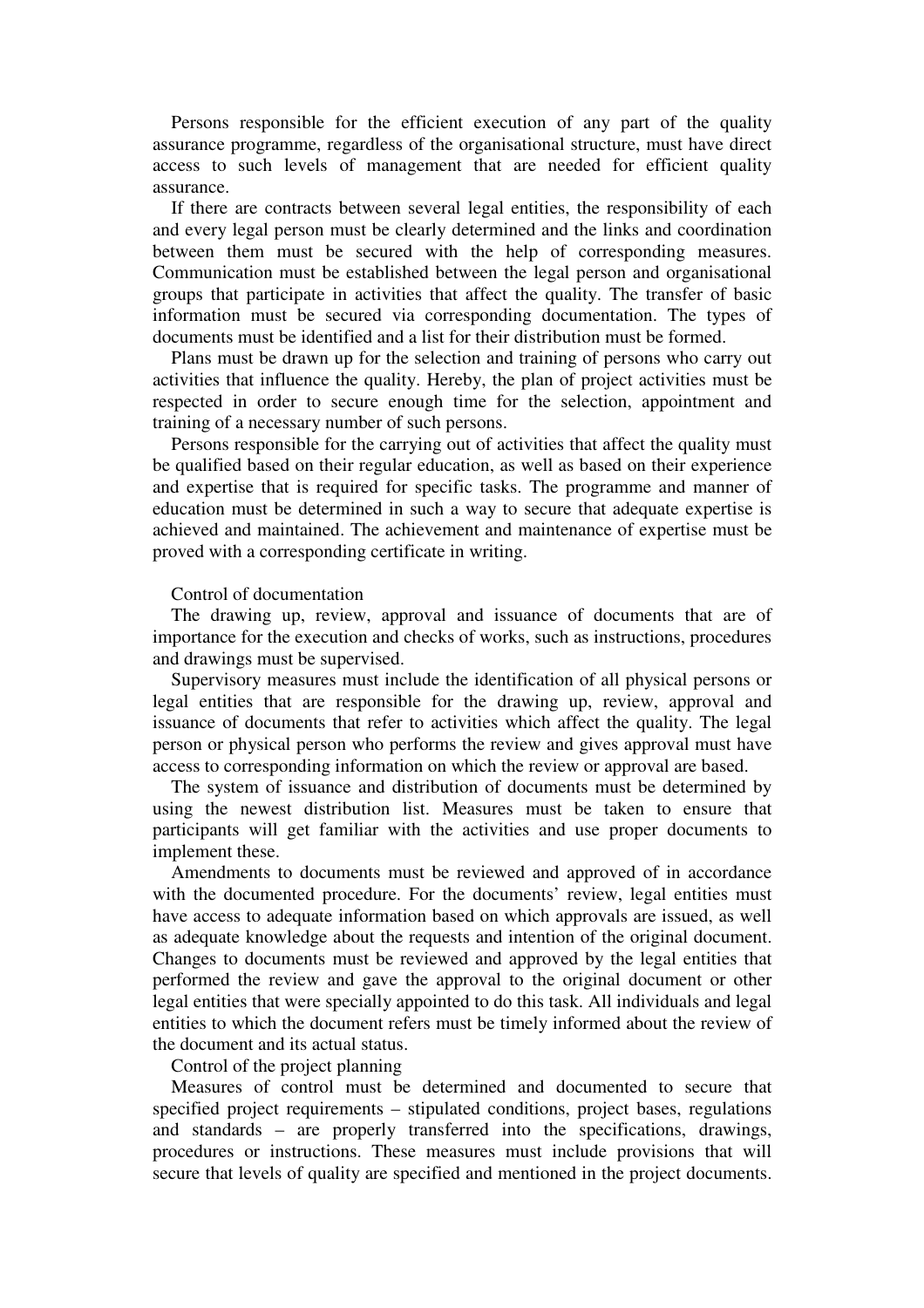Changes and deviations from the specified project requirements and levels of quality must be supervised. Also measures must be defined for the selection and review of all materials, parts, equipment and process that are important for the functioning of the system, component or construction.

Measures for the control of the project must be applied to items such as: protection against ionizing radiation, analysis of physical properties and stress (thermal, hydraulic, seismic), analysis of emergencies, compatibility of materials, accessibility for inspection during operation, maintenance and repair, depiction of acceptance criteria for the inspection and tests.

The project activities must be documented in order to enable them to be checked by professionals who are not included in the development of the original project.

Exterior and interior cooperation between organisations and organisational units that are working on the project must be documented in writing. The responsibility for every legal person and organisational unit must be defined in sufficient detail to encompass the preparation, review, approval, distribution and review of documents that include cooperation.

Methods must be determined for the exchange of project information, including changes, through the cooperation on the project. The exchange of information must be documented and supervised.

The measures of control of the project must secure the check of its adequacy (the review of the project, use of alternative calculation methods or execution of the adequate testing programme). The check of the project must be done by persons or groups who are not working on the original project. The checking methods must be determined by the responsible legal person, аnd the results of the check must be documented in the specified scope.

The programme of checking the adequacy of specific project characteristics must encompass the qualified testing of the prototype in most adverse conditions for specific project characteristics that are being checked. If this is not possible, the testing can be done under other conditions if the results can be transferred to the most adverse project conditions and if the adequacy for the specific project characteristics can be checked in that way.

A documented procedure must be secured for the implementation of project changes, including changes to the facility. The technical impact of changes must be carefully considered and the required actions must be documented. Changes to the project must go through the same measures of control as those applied to the original project.

The documents about changes must be checked and approved by the same groups or legal entities that are responsible for the review and approval of the original project documents, except when other legal entities are appointed for this. If other legal entities are appointed, they must have access to corresponding information and they must be competent in the specific project area and have adequate understanding of the original project requirements and intentions. Information in relation to the changes must be transferred to all persons and organisations that are engaged.

Control of the procurement

It must be established and documented that the stipulated requirements, project bases, standards, specifications and other requirements necessary to ensure the required quality are contained in the procurement documentation, or that they are referred to in the procurement documentation for elements and services.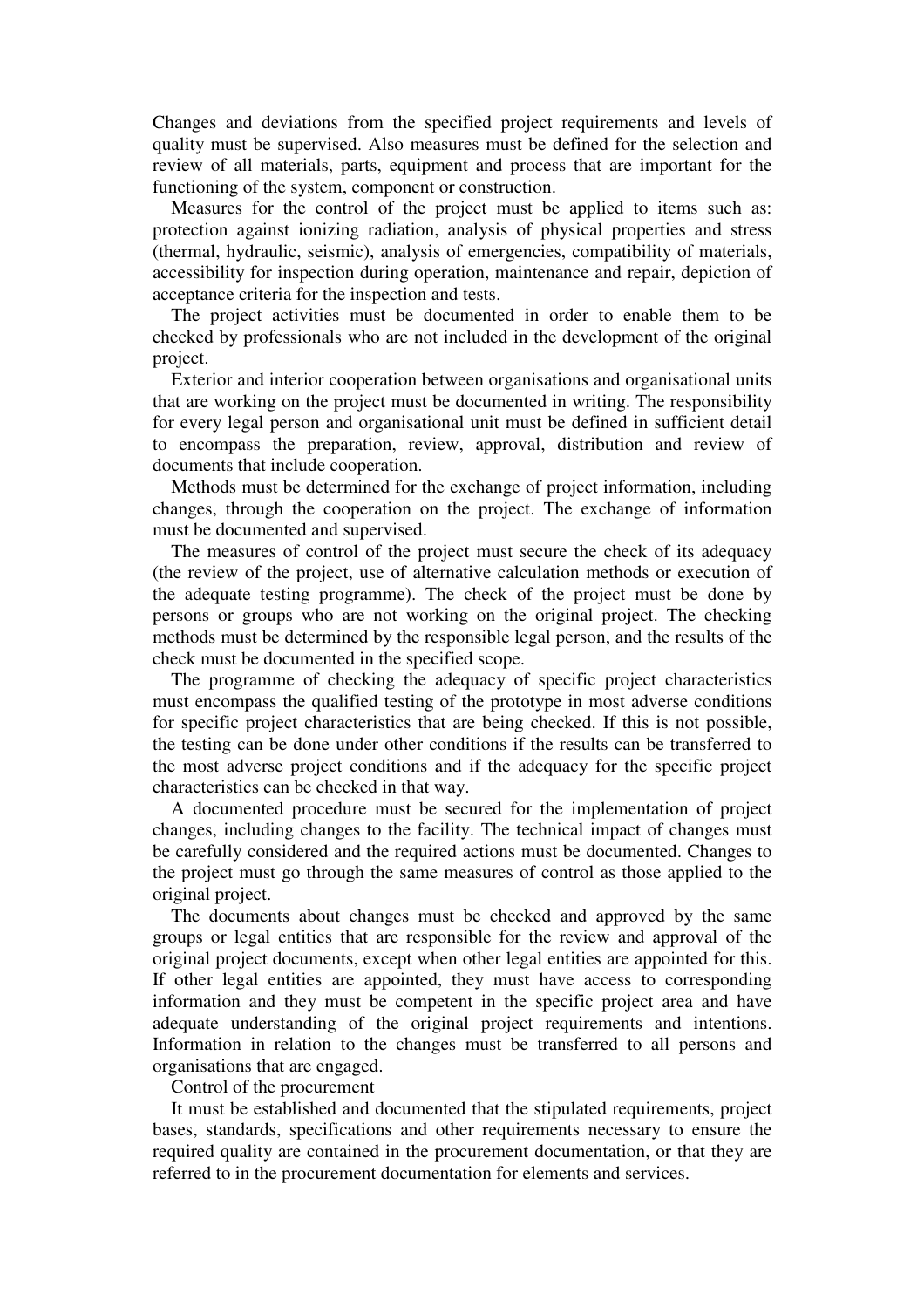The requests for procurement must, apart from other things, encompass also the following:

1. Description of the scope of work of the supplier;

2. Technical requirements specified in reference documents, such as regulations, standards, rulebooks, procedures, instructions and specifications in their last version with a description of components or services;

3. Requirements for testing, inspection and acceptance criteria, as well as all special instructions and requirements;

4. Securing access to the facilities and documents in order to perform advance checks and inspections, if necessary;

5. Identification of requirements for quality assurance and programme elements that are to be applied to components or services;

6. Identification of the requested documentation that should be prepared and submitted for review or approval to the buyer, such as instructions, procedures, specifications, notes on inspections and testing and other notes related to quality assurance;

7. Provisions for controlled distribution, safekeeping, maintenance and use of quality assurance records;

8. Reporting requirements about the approval of the decision on nonconformity;

9. Provisions that regulate the forwarding of requirements from the procurement documents to other producers and suppliers, including the buyer's access to their facilities and records

10. Provisions that specify deadlines for the submission of documents.

The basic consideration for the evaluation and selection of suppliers must be directed towards the assessment of his ability to deliver components or services in accordance with the requests of the procurement documents.

The assessment of the supplier includes:

1. The use of data about the quality in similar earlier deliveries;

2. Use of current records of the supplier about quality assurance, which are documented with qualitative or quantitative information that can be objectively assessed;

3. Assessments of the professional and technical abilities of the supplier, as well as his ability to deliver quality;

4. Assessment with the help of selected product samples.

The procured components and performed services must be controlled in order to harmonize them with the procurement documents. The control encompasses the proving of quality, inspection and check on site, as well as checks of products after the delivery.

Material samples are kept as needed for a certain time period at the agreed location and are controlled in order to provide the possibility for further testing.

The documented records for the procured components must correspond to the procurement documents and must be available in the nuclear facility before the assembly or use. Тhese records must suffice in order to identify all requirements for the procured components. The records can be in the form of a written certificate that the component fulfils all requirements, provided that the fulfilment of the request can be checked.

Control of material

Measures must be determined to identify and control the quality of the components, including also partially constructed structures, according to the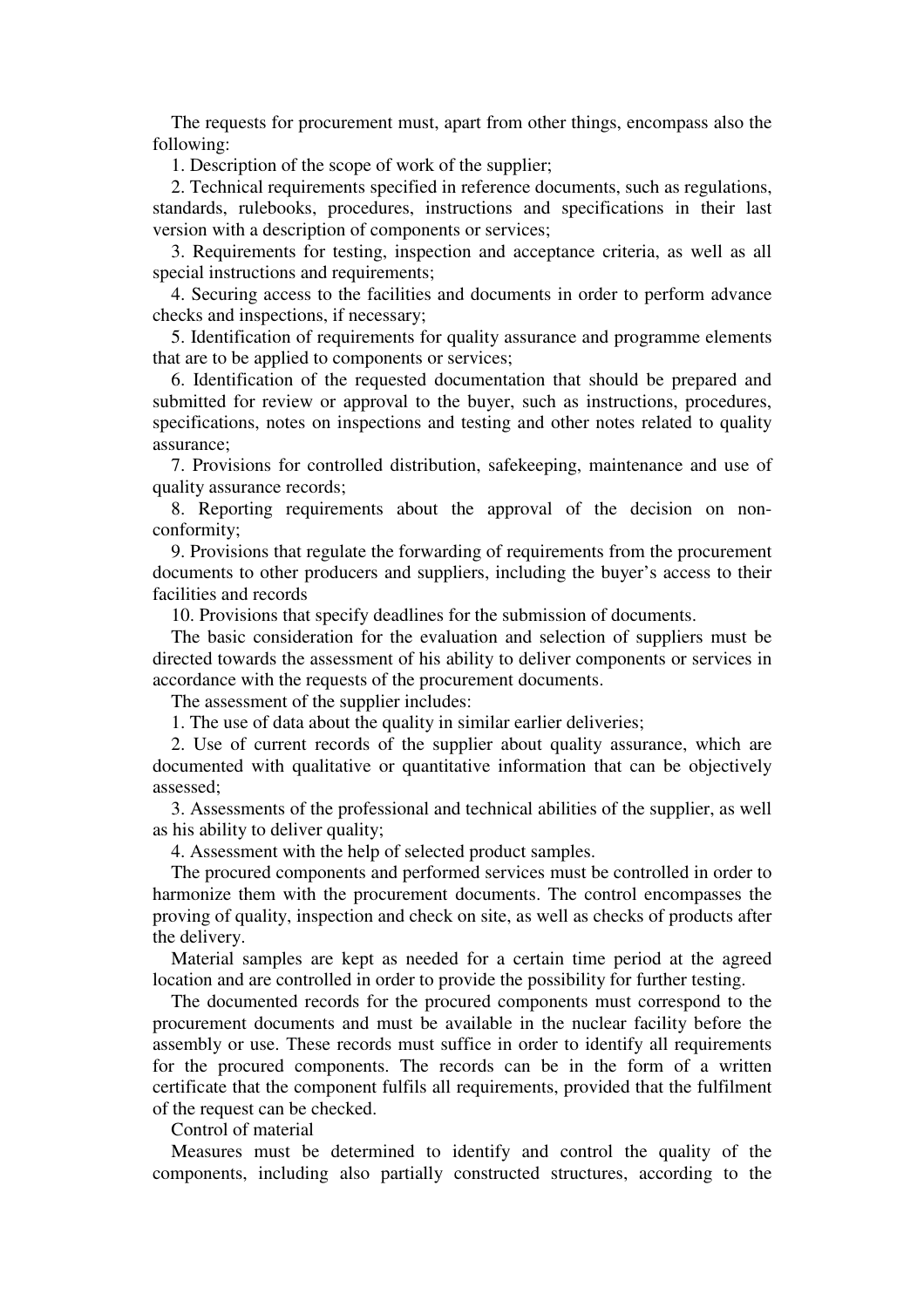requirements for the time of construction, delivery, installation and use. Тhese measures secure the identification of the component at the time of upgrading, delivery, installation and use, with the help of a group number, part number, serial number or other adequate means, which can be placed on the element itself or contained in records accompanying this component. The requested documentation about the quality of the material must follow the elements in the process of production and installation.

The physical identification must be used to the largest possible extent. If the physical identification is impractical and insufficient, physical separation, procedural control or other adequate means are used for the identification.

Identification and control measures must be determined in order to prevent the use of defective or damaged material, parts or components in any place.

If labelling is used for identification, then the label must be clear, unique and indelible and must be applied in such a way so as not to affect the function of the element.

Labelling cannot be hidden by the processing of the surface or by a layer over it, except when the method identification has changed.

Measures must be established and documented for the supervision of the handling, storage and dispatch, which include the cleaning, packing and safekeeping of material and equipment in accordance with the determined instructions, procedures and drawings, in order to prevent damages, defects or loss. If necessary, for certain elements also special protection must be specified and procured.

Control of the operating process

Processes that affect the quality аnd that are used for and in the project planning, development, construction, testing, putting into operation and operation of the nuclear facility must be controlled in accordance with the specified requirements. If the regulations, standards, specifications, criteria or other special requests provide so, also measures must be determined and documented for qualified personnel to execute these processes by using qualified procedures and adequate equipment. For processes not encompassed in available standards or if the quality requirements exceed the requirements of existing standards, the necessary qualification of personnel, the procedures and equipment must be defined.

Control of tests and inspections

In order to check the compliance with the documented instructions, procedures and drawings, one must determine and implement a programme for the inspection of elements, services and activities that affect their quality. Such an inspection must be implemented by persons who are not directly in charge of the execution of the activities that are checked.

In the inspection it is also determined whether the checks, measurements and tests were conducted for every working operation for which it is necessary to assure the quality.

If the inspection of processed material or products is impossible or inadequate, an indirect control must be secured by monitoring the process methods, equipment and personnel.

The inspection and the indirect method of control must be implemented if this is necessary for complete control.

Points of detention after which work will not be continued without the approval of the appointed legal person or organisation, if such an inspection is necessary,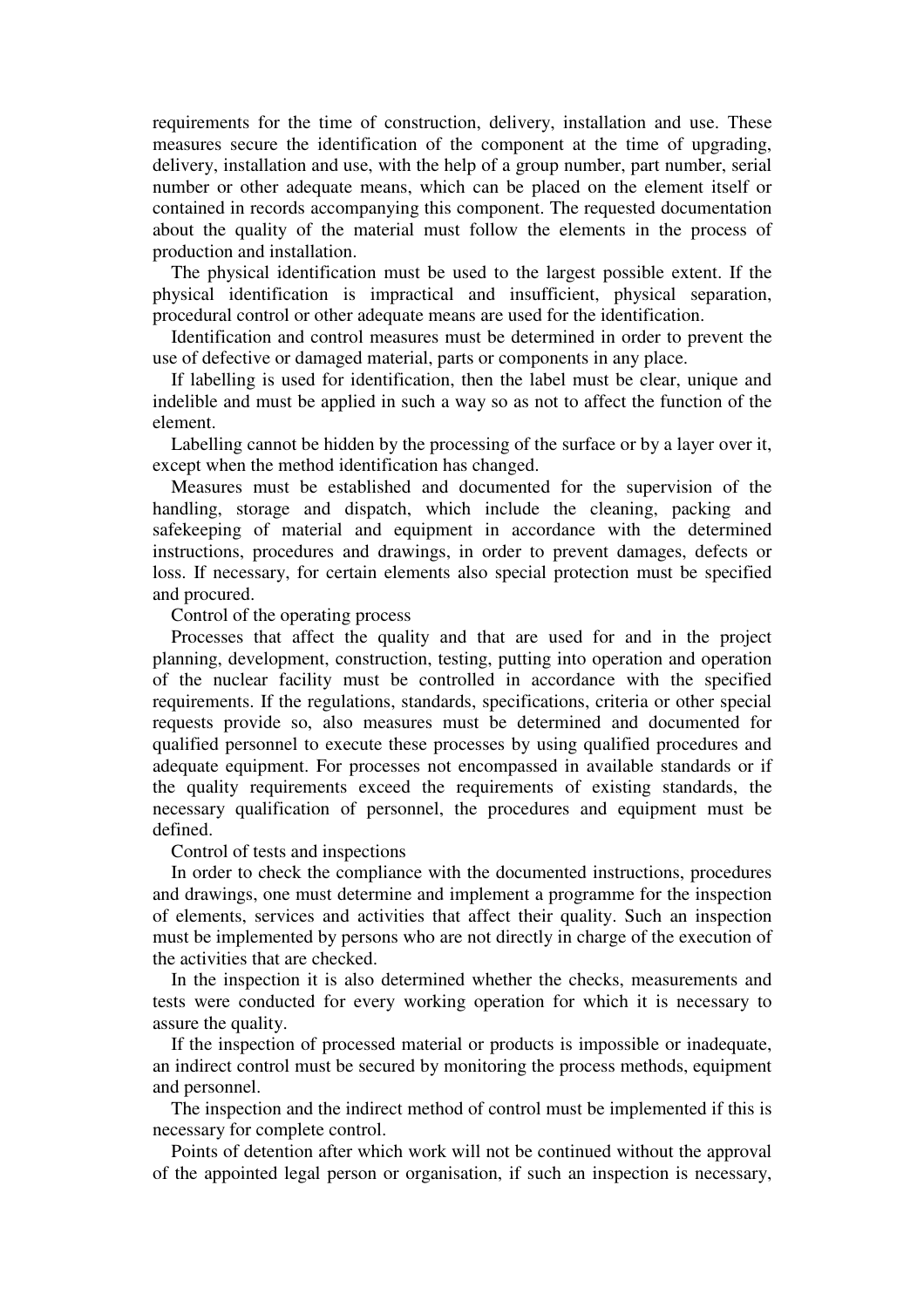must be designated in adequate documents. Such an approval must be documented before work is continued after the designated point.

The inspection programme must be planned and implemented during the operation of the system, constructions and components and the results are assessed according to the tasks stipulated in the beginning stage. The testing programme must be established in order to secure the identification, carrying out and documentation of all tests necessary to prove that the facility, systems and components will work in a satisfying way. The testing programme encompasses all required tests and includes as necessary qualification tests for procedures and equipment, qualification tests of the prototype, tests before the assembly, preoperation tests, tests for the first release into operation and operation tests.

All tests must be carried out in accordance with prescribed procedures. These procedures include among other: requirements and acceptance criteria specified in the project documents, method for the satisfaction of prerequisites for certain tests, method of satisfying the conditions of the environment and the necessary qualifications of persons performing the test and required gauging of the instruments. The results of the tests must be documented and assessed in order to satisfy the requirements of the test.

Measures must be determined that will secure that the tools, gauging meters, instruments and other equipment and devices for the inspection, measurements and tests, which are used to determine the compliance with the acceptance criteria, are right with regard to volume, type, accuracy and precision.

Devices for testing and measuring purposes that are used in activities affecting the quality must be controlled, gauged and adjusted in specified intervals or before their use in order to maintain the accuracy within the necessary limits.

When deviations from the prescribed limits are discovered, one must assess the importance of previous measurements and tests and reassess the acceptance of the tested elements. One must determine controls in order to secure the correct handling, storage and use of the gauged equipment.

The state of single components of the nuclear facility determined by means of tests and inspection is identified by using labels, stamps, plates, stickers, monitoring cards, inspection notes, physical locations or other adequate means that must show the acceptance or non-conformity of the components with regard to performed tests and inspections. The identification of the state of inspection and tests must be maintained, as needed for the time period of the production, assembly and operation of the components in order to secure the use, assembly or operation only of those components that are subject to the required inspection and testing.

Measures are determined to designate the operating status of the system and of components of the nuclear facility, e.g. the designation of valves and switches, in order to prevent unintended operation.

Control of non-conformity

Measures must be determined for the control of components that do not satisfy the requirements in order to prevent their incautious use or assembly. In order to supervise them, these components must be designated by hanging plates on them or by means of physical separation, whenever this seems practical. Measures must be determined, documented and implemented for the supervision of further processing, delivery or assembly of inadequate or damaged components.

Inadequate components must: be reviewed and accepted, rejected without any modifications, repaired or reworked, in accordance with documented procedures.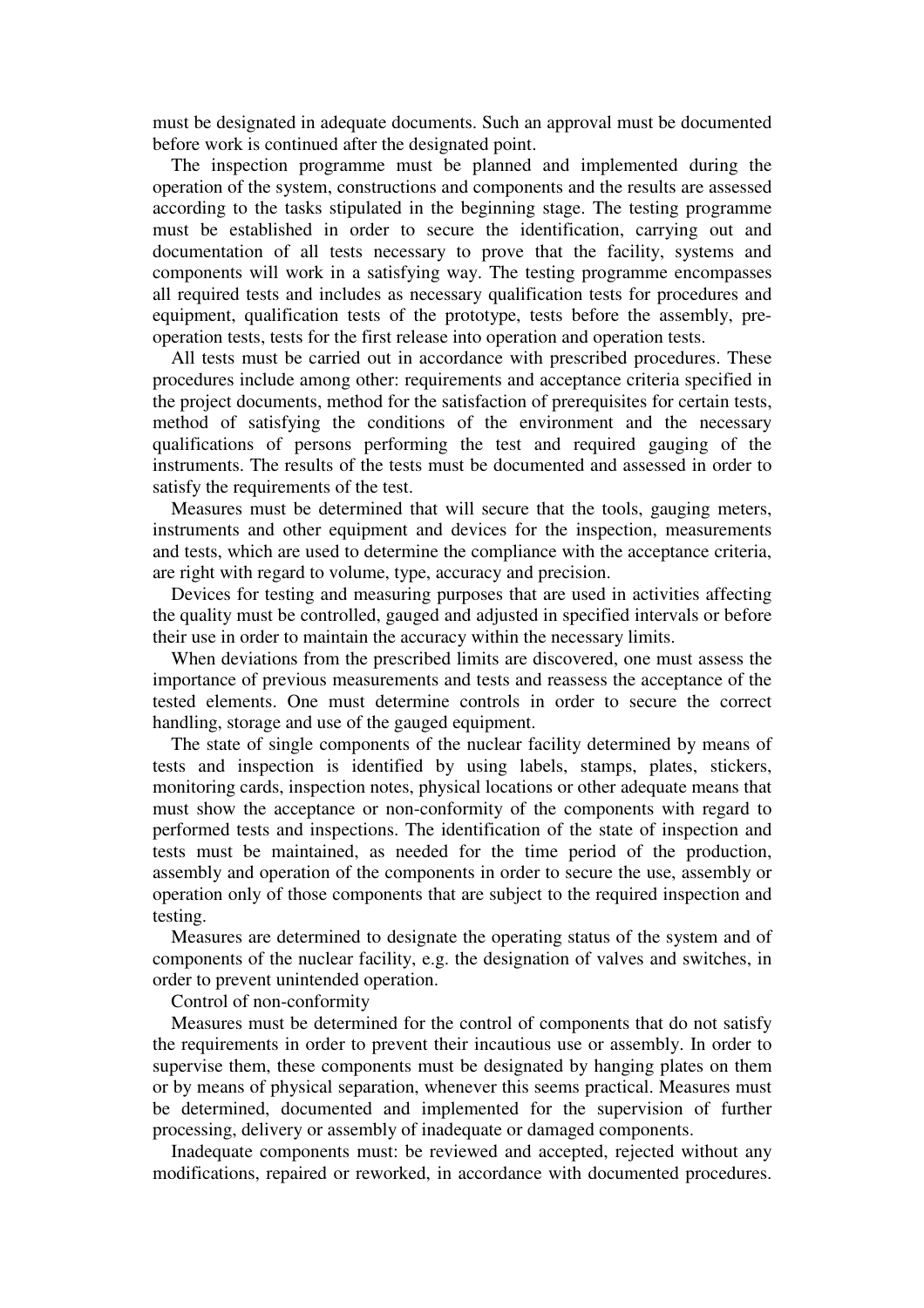One must determine the responsibility and authority for the review and procedure for the inadequate component.

The end user must be notified about the acceptance of the inadequate component that deviates from the procurements requirements.

The description of changes, omissions or deviations that were accepted must be documented for the as-built state.

Corrective actions

The programme must provide for actions that must be undertaken to secure that conditions that damage the quality are identified for repair, such as failures, shortcomings, deviations, damaged or defective material and equipment, as well as other deficiencies.

For states with harmful impact on the quality, the programme must provide for determination of the reasons and corrective action that will prevent that such a condition will be repeated.

The identification of the condition with damaging impact on the quality, their cause and corrective action must be documented and the corresponding management must be notified thereof.

Documentation and recordkeeping

All quality assurance records foreseen in the programme must be done timely. The records represent an objective record of the quality and encompass the results of checks, inspections, tests, reviews of operations monitoring and analysis of materials and log of operation of the nuclear facility, qualification of the personnel, procedures and equipment, foreseen repair and other corresponding documentation. All records for quality assurance must be legible, complete and unambiguously recognisable, with regard to the element in question.

The time when the quality assurance record and the corresponding testing material were saved, as well as the number of copies, must be ascertained in writing. The system must require that sufficient documents are kept, that records are secured and insight into activities that affect the quality and the staring operating states must be described. The system must secure the identification, collection, development of an index, archiving, safekeeping, maintenance and disposal of documents. Documents must be saved in such a way that they can be easily found and maintained in the adequate ambience, so that damage to it or loss of it is prevented.

The time when the quality assurance documents, as well as the adequate testing material and samples were saved, must be ascertained in writing. Documents that identify correctly the actual state of components must be kept safe by the responsible legal person during the life cycle of the component from the production over the storage, assembly and facility. The safekeeping of other documents that do not refer to the entire life cycle of the component will be defined in accordance with the type of the document. Disposal of documents must be done in accordance with stipulated procedures.

#### Revisions

 Measures must be taken for revision of the implementation and efficiency of the quality assurance programme. The system of planned and documented internal and external reviews must be implemented as necessary in order to confirm the compliance with all aspects of the quality assurance programme and to determine the efficiency of the programme.